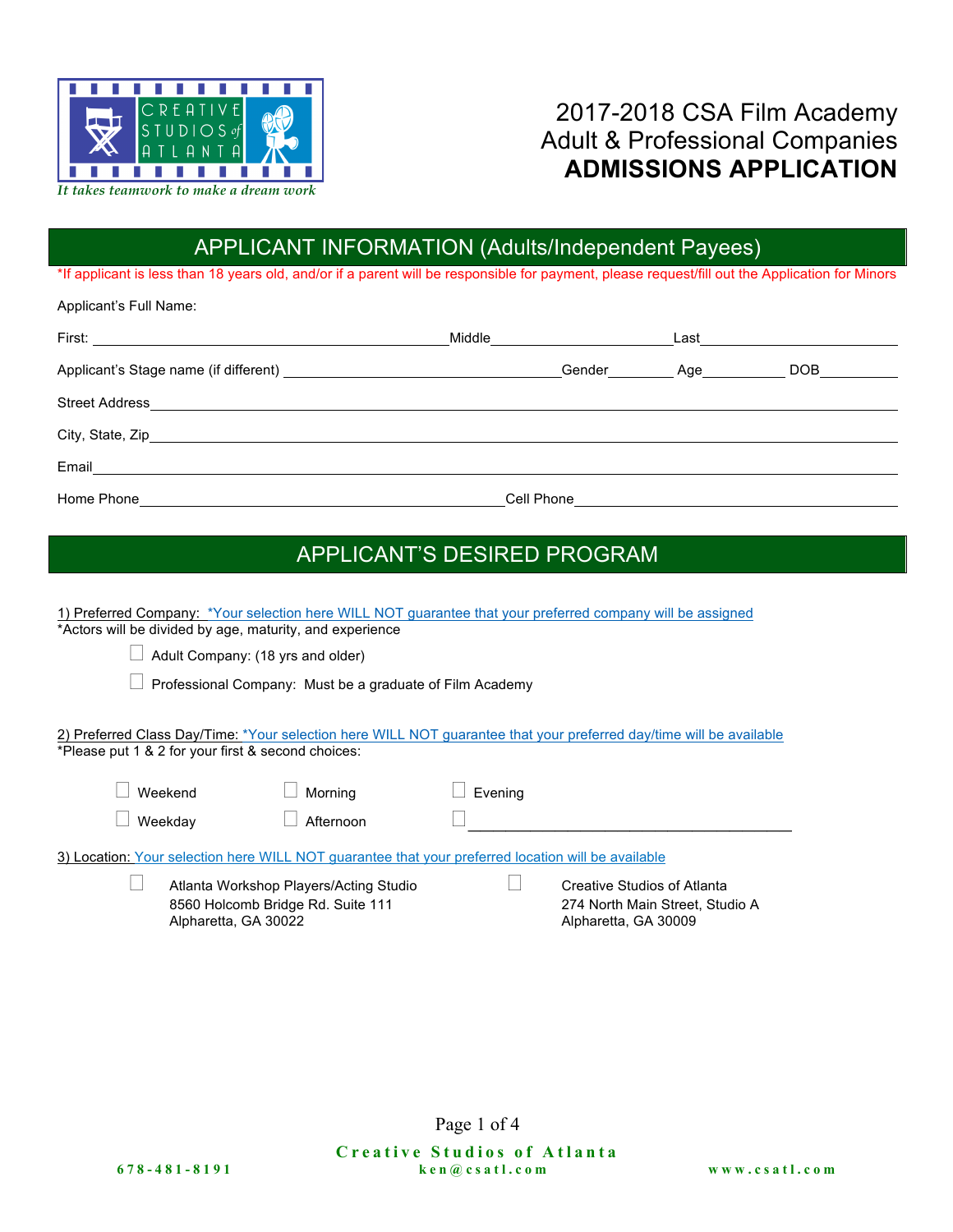## APPLICANT'S ACADEMIC & WORK HISTORY

| 1) Current Acting School                                                                                                                |  |  |  |  |
|-----------------------------------------------------------------------------------------------------------------------------------------|--|--|--|--|
|                                                                                                                                         |  |  |  |  |
| School Type: $\Box$ Theater<br>$\Box$ Film/Television<br>VO<br>Hosting<br>$\Box$                                                        |  |  |  |  |
| Student/Teacher Ratio: _______to_______                                                                                                 |  |  |  |  |
| $\Box$ Yes $\Box$<br>2) Do you have an agent?<br>No                                                                                     |  |  |  |  |
| 3) Do you have a manager?<br>$\Box$ Yes $\Box$<br>No                                                                                    |  |  |  |  |
|                                                                                                                                         |  |  |  |  |
|                                                                                                                                         |  |  |  |  |
|                                                                                                                                         |  |  |  |  |
| 5) Have you attended acting classes and/or acting workshops before? $\Box$ Yes $\Box$ No                                                |  |  |  |  |
| If yes, $\Box$ Stage<br>Film<br>Both                                                                                                    |  |  |  |  |
| If Yes, Please describe previous classes and/or workshops taken: (When, Instructor, Brief Class description) __________________________ |  |  |  |  |
|                                                                                                                                         |  |  |  |  |
|                                                                                                                                         |  |  |  |  |
|                                                                                                                                         |  |  |  |  |
|                                                                                                                                         |  |  |  |  |
|                                                                                                                                         |  |  |  |  |
| 6) Have you worked on set before? Ves No<br>If yes, please list the role(s) they have had and where/when the shoot took place           |  |  |  |  |
|                                                                                                                                         |  |  |  |  |
|                                                                                                                                         |  |  |  |  |
|                                                                                                                                         |  |  |  |  |
| _If yes, was it a paid role? $\Box\,$ Yes $\,\Box\,$<br>No                                                                              |  |  |  |  |

Page 2 of 4

**Creative Studios of Atlanta PHONE: 404 - 355 - 4588 info@csatl.com www.csatl.com FAX : 404 - 355 - 4242**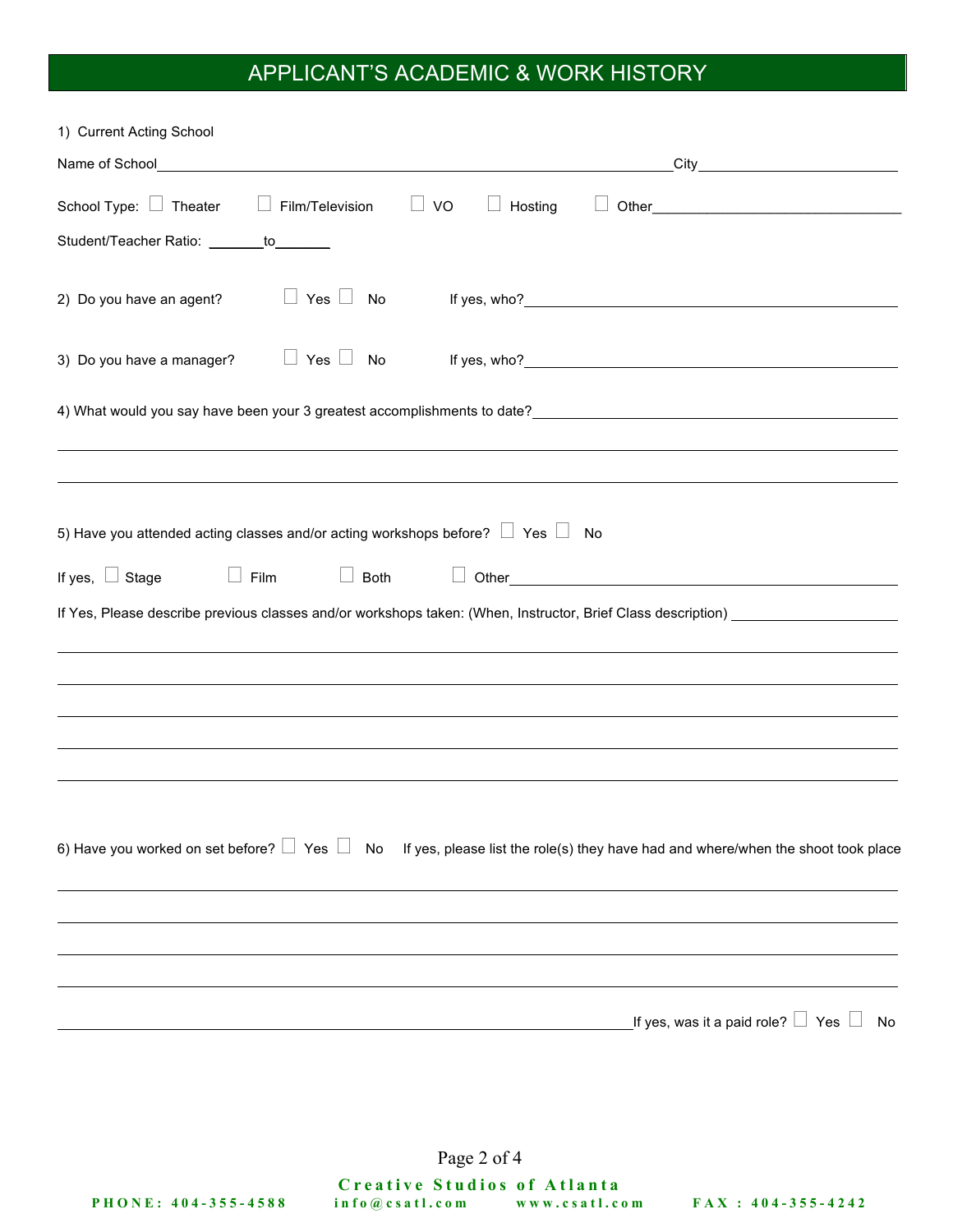# ADDITIONAL INFORMATION

| 1) Do you have a mentor? UYes UNo If yes, Who? _________________________________, and, who are/have been your                                                                  |                                                                    |                                                |
|--------------------------------------------------------------------------------------------------------------------------------------------------------------------------------|--------------------------------------------------------------------|------------------------------------------------|
|                                                                                                                                                                                |                                                                    |                                                |
| 2) What factors are most important to you when you consider where to foster the growth of your acting career? What do you want to                                              |                                                                    |                                                |
|                                                                                                                                                                                |                                                                    |                                                |
|                                                                                                                                                                                |                                                                    |                                                |
| 4) What personal characteristics, abilities or attributes do you consider your greatest assets?                                                                                |                                                                    |                                                |
|                                                                                                                                                                                |                                                                    |                                                |
| 7) Have you ever been subject to disciplinary action in any school? $\Box$ Yes $\Box$ No                                                                                       |                                                                    | If yes, please give date(s) and circumstances. |
|                                                                                                                                                                                |                                                                    |                                                |
|                                                                                                                                                                                |                                                                    |                                                |
| 10) What other acting programs are you currently considering?<br>2010 Monton December 2020 Monton December 2021 Monton December 2021 Monton December 2021 Monton December 2021 |                                                                    |                                                |
|                                                                                                                                                                                |                                                                    |                                                |
|                                                                                                                                                                                | Page 3 of 4                                                        |                                                |
| PHONE: 404-355-4588                                                                                                                                                            | <b>Creative Studios of Atlanta</b><br>info@csatl.com www.csatl.com | $FAX : 404 - 355 - 4242$                       |